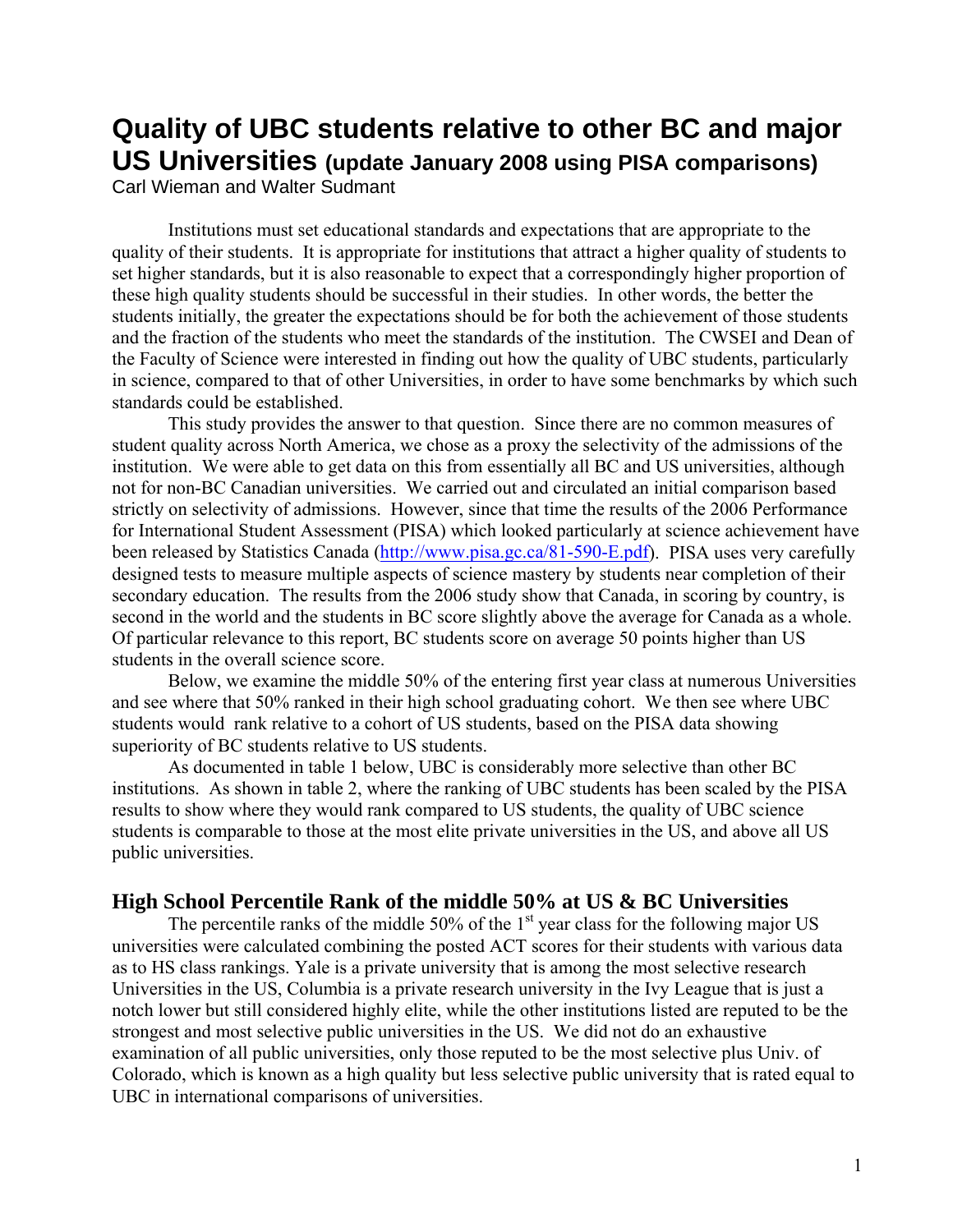In a number of cases, there was data directly for the HS class rank for the 25th and 75th percentile at the institution, which made things simple. In other cases, there was a mix of data available so this involved piecing together different things, and in some cases extrapolating somewhat from similar institutions, as noted. For all but UC Berkeley, we had ACT scores for 25% and 75% levels. We also had the tabulation of ACT score vs. percentile for all students who took the ACT. Where one or another piece of data was missing, we used the combination to estimate the missing components. Since the system was often over-determined, this allowed us to check in a number of cases that the calculational procedure worked to within one per cent. So we believe the numbers below are probably good to within a per cent in most cases. They might be off by 2-3% for those numbers noted as less certain, but there is reasonable probability that even those are within one per cent.

 The ACT score data in the table came from a website called www.collegetoolkit.com which lists all US universities providing information on admissions criteria and selectivity, GPA/Class ranks, and ACT and SAT test scores of entering freshmen. (Registration as a student or counselor is required in order to view this information.) The translation between student percentile ACT scores and high school class percentile is not always consistent. It is possible that this is due to errors in the data (schools are known to manipulate these numbers to artificially improve their apparent selectivity), but another explanation is that the average ACT scores of the respective populations from which the respective schools draw their students is different.

 The values for UBC and other BC schools are obtained in a quite different but fairly direct way using data from the Ministry of Education, as discussed below. To take the PISA results into account in comparing the UBC science ratings with US institutions, we made the adjustment described in the footnote below the table. It is unlikely this scaling is precisely true, because the distributions may well not preserve a normal character so far into the tails, but it is a reasonable first approximation.

| <b>UNIVERSITY</b>    | <b>ACT</b> | Percentiles for | <b>HS Class Rank</b> | "average" |
|----------------------|------------|-----------------|----------------------|-----------|
|                      | scores     | ACT composite   | (percentile)         | HS rank   |
|                      | mid $50\%$ | scores          | (mid $50\%$ )        |           |
| UBC overall          |            |                 | $83 - 95$            | 89        |
| UBC science          |            |                 | $90 - 98$            | 94        |
| Simon Fr. U. overall |            |                 | 74-90                | 82        |
| U. Victoria overall  |            |                 | 78-93                | 85.5      |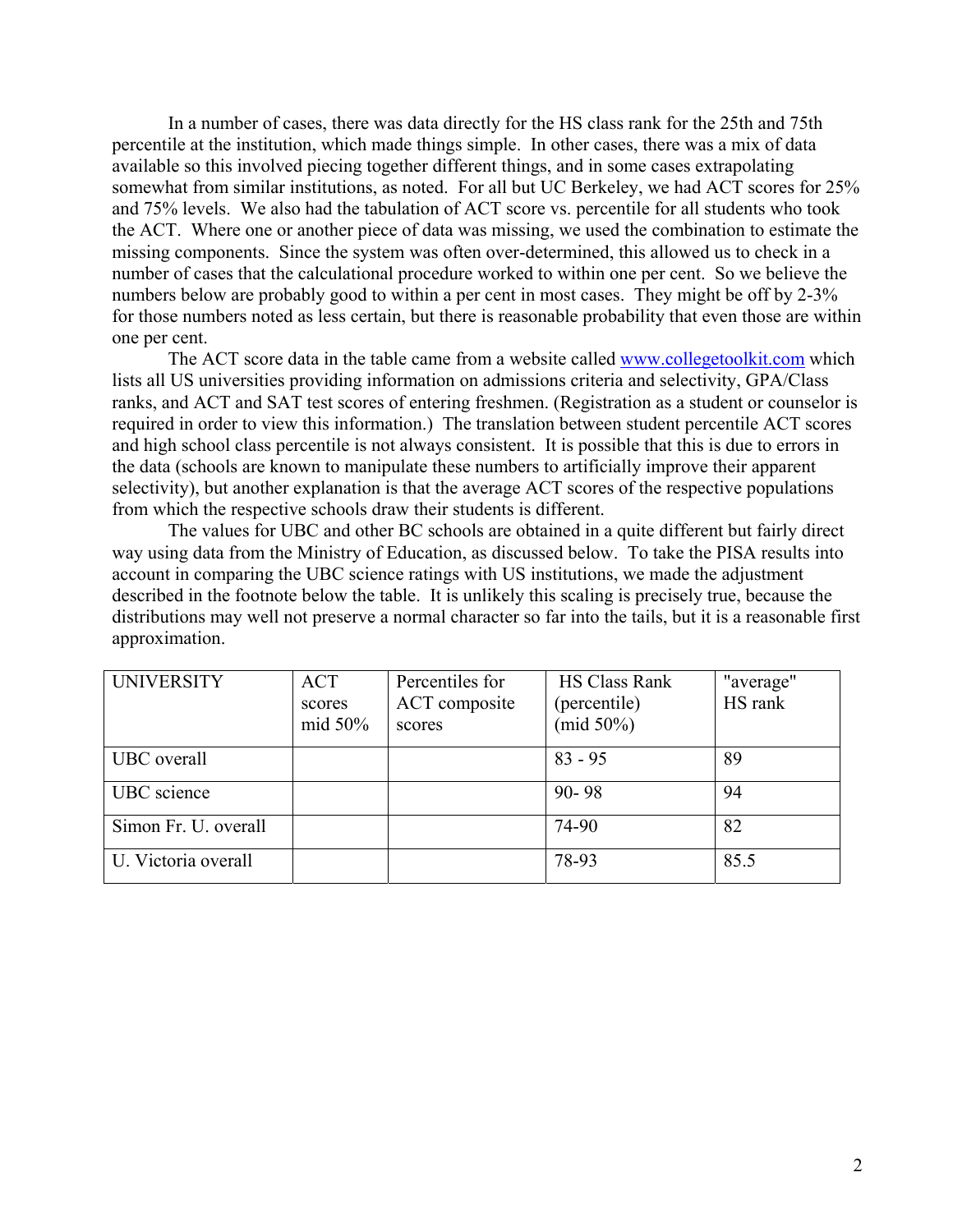| <b>UNIVERSITY</b>                                                      | <b>ACT</b><br>scores<br>middle<br>50% | Percentiles for<br>ACT composite<br>scores | <b>HS Class Rank</b><br>(percentile)<br>(middle $50\%$ ) | "average"<br>HS rank |
|------------------------------------------------------------------------|---------------------------------------|--------------------------------------------|----------------------------------------------------------|----------------------|
| Yale                                                                   | 29-34                                 | $95 - 99 +$<br>percentile                  | $95 - 99 +$                                              | 97.5                 |
| Columbia                                                               | 28-33                                 | $92 - 99 +$                                | $92 - 99$                                                | 95.5                 |
| U of Virginia                                                          | $26 - 31$                             | 86 - 98 percentile                         | $92.5 - 98$                                              | 95                   |
| U. of Michigan *                                                       | $27 - 31$                             | 89 - 98 percentile                         | $89\pm - 97$                                             | 93                   |
| U. of North Carolina -<br>Chapel Hill                                  | $25 - 30$<br>(mean 27)                | 81 - 97 percentile                         | $90 - 97$                                                | 93.5                 |
| U. of Wisconsin -<br>Madison                                           | $26 - 30$                             | 86-97 percentile                           | $86 - 96$                                                | 91                   |
| U. Cal Berkeley                                                        | mean 28                               | 92 percentile<br>$( =$ mean 28)            | likely similar to U.<br>Wisc. based on<br>ACT mean       | $91\pm$              |
| U. of Colorado -<br>Boulder                                            | $23 - 28$                             | 70 - 92 percentile                         | $70±-89$                                                 | 79.5                 |
| <b>UBC</b> science<br>corrected by PISA<br>score to US<br>equivalent** |                                       |                                            | $93.5 - 98.5$                                            | 96                   |

 $\pm$  indicates value required somewhat more extrapolation than other values, and hence has greater uncertainty "average" HS rank is not a true average, it is the midpoint of the two numbers in column to the left.

\* extrapolated from ACT scores and Univ. Wisc. class rank.

\*\* BC students scored an average of 50 points higher than US students in the PISA Combined Science score. The standard deviation for BC students was  $\sigma_{BC} = 96.3$  and for the US students was  $\sigma_{US} = 114.8$ . Thus the 50 point difference corresponds to 0.44 $\sigma$ <sub>US</sub>. A BC student at the 94<sup>th</sup> percentile is 1.56 $\sigma_{BC}$  above the mean, which corresponds to 1.31 $\sigma_{\text{US}}$ . Adding 0.44 $\sigma_{\text{US}}$  to this yields 1.75 $\sigma_{\text{US}}$ , which corresponds to a student in the 96<sup>th</sup> percentile.

## **GPA and HS rank calculation for US universities**

US universities require their applicants to have taken a certain number of courses in English, Math, Foreign Language, Social science, and Science to be eligible for admission. Since most successful applicants exceed these requirements, other academic elements considered are the number of and performance in Advancement Placement, Honors and International Baccalaureate courses.

HS GPAs are usually based only on a select set of courses. For example, the UC system (UC Berkeley and UCLA) calculates academic GPA based on the grades earned in the UC-approved courses taken in 10th and 11th grades only. These course requirements include 2 years of History, 4 years of English, 3-4 years of Math, 2-3 years of Science, 2-3 years of foreign language, 1 year of visual/performing art, and 1 year of college preparatory elective. All other Advancement Placement, Honors and IB courses are counted as bonus. Other universities have similar criteria on courses accepted for HS GPA, so it appears that how these schools calculate the HS GPA of their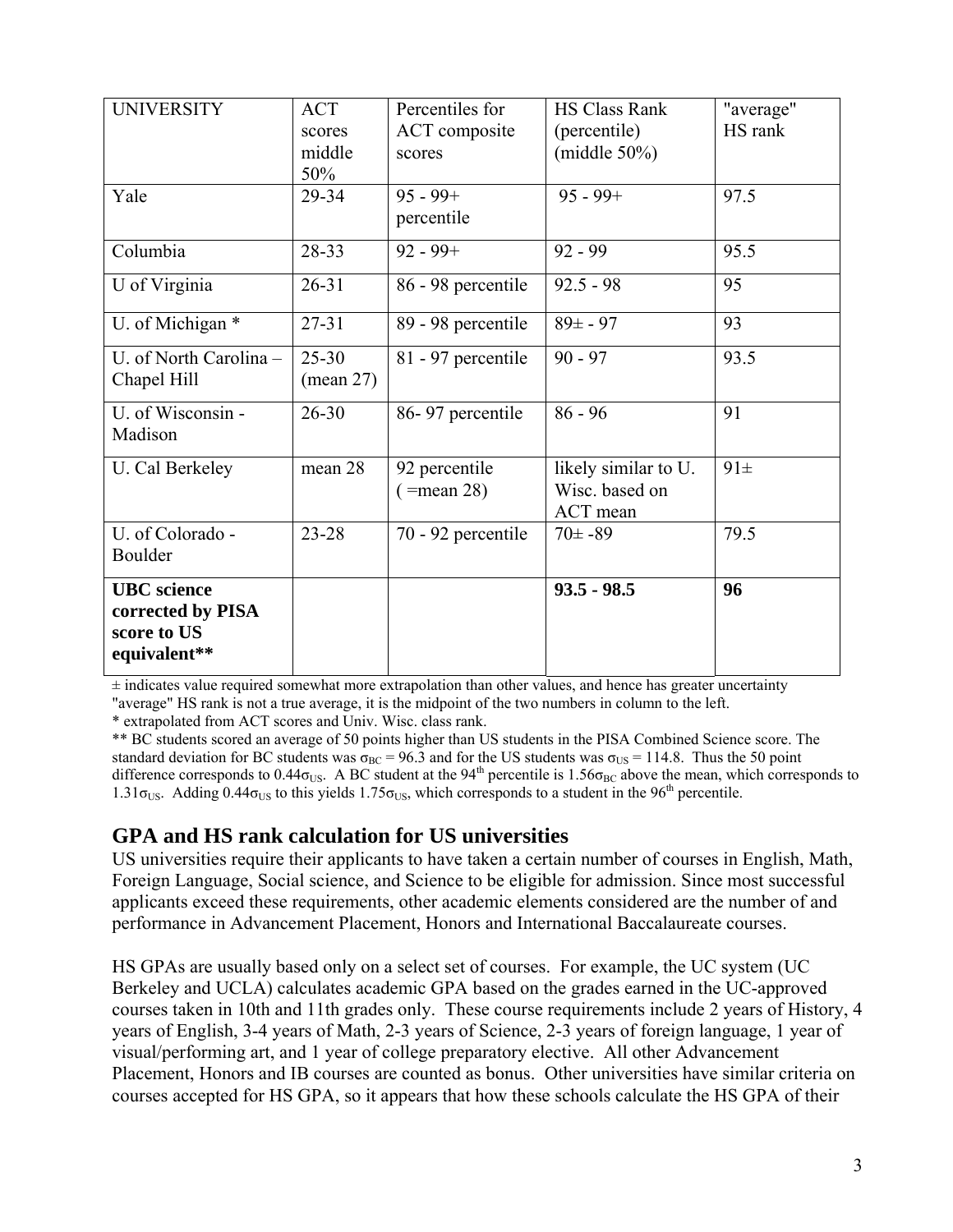students is not very different from how UBC calculates GPA based on a specific set of fairly rigorous courses. In contrast to UBC, most US universities have admission requirements that are not Faculty dependent and depend on more than just high school GPA.

## **GPA and HS rank calculation for BC universities.**

Canadian universities typically do not collect information on ACT scores, or the ranking of students relative to the graduating cohort, so selectivity must be computed by collecting grade information for all high school graduates and converting these grades into a percentile. We were able to do this only for British Columbia. This was possible thanks to the Student Transitions Project, which provides a reliable data set on BC High School Graduates. This data set provides a GPA for each student based on a set of academic courses (Eng 12 plus the top 3 Academic subjects). Not all students have such a set of courses. We have made the assumption that in terms of "class ranking", a student who does not have enough courses for entry to a BC university would have a class ranking below any student who is admissible to university. This seems reasonable, since a great majority of the students who enter university have GPAs of greater than 75%, so it is unlikely that these students would have a class ranking on some other measure (e.g. ACT or SAT) that is below those who did not have enough academic courses for admissions.

| Grade<br>Range | <b>UBC</b><br>Vancouver | SFU     | U Vic | UNIV.<br>COLL. | <b>URBAN</b><br><b>COLLEGE</b> | <b>SMALL</b><br><b>COLLEGE</b> | <b>INSTITUTE</b> | All<br>Grads |
|----------------|-------------------------|---------|-------|----------------|--------------------------------|--------------------------------|------------------|--------------|
|                |                         |         |       |                |                                |                                |                  |              |
| $0 - 50*$      | 0.0%                    | 0.0%    | 0.0%  | 59.1%          | 55.0%                          | 72.8%                          | 67.0%            | 54.8%        |
| 50-54          | 0.0%                    | $0.0\%$ | 0.0%  | 0.1%           | 0.1%                           | 0.1%                           | 0.1%             | 0.1%         |
| 55-60          | 0.0%                    | $0.0\%$ | 0.0%  | 1.1%           | 1.3%                           | 0.8%                           | 1.0%             | 0.8%         |
| 60-65          | 0.0%                    | 0.3%    | 0.2%  | 3.6%           | 4.8%                           | 2.6%                           | 3.2%             | 2.5%         |
| 65-70          | 0.4%                    | 2.0%    | 0.8%  | 7.1%           | 9.2%                           | 4.3%                           | 6.1%             | 4.7%         |
| 70-75          | 2.0%                    | 9.3%    | 4.3%  | 9.0%           | 11.2%                          | 5.8%                           | 7.5%             | 6.6%         |
| 75-80          | 8.1%                    | 23.8%   | 17.6% | 8.8%           | 9.6%                           | 5.4%                           | 6.8%             | 8.0%         |
| 80-85          | 25.5%                   | 29.6%   | 31.7% | 6.4%           | 5.3%                           | 4.1%                           | 4.5%             | 9.0%         |
| 85-90          | 35.4%                   | 23.3%   | 26.4% | 3.4%           | 2.7%                           | 2.9%                           | 2.5%             | 8.1%         |
| 90-95          | 24.4%                   | 10.1%   | 15.5% | 1.2%           | 0.7%                           | 1.0%                           | 1.1%             | 4.6%         |
| 95-100         | 4.1%                    | 1.6%    | 3.5%  | 0.1%           | 0.1%                           | 0.1%                           | 0.1%             | 0.8%         |

We have been able to map GPA for courses used in UBC admissions to rank in high school class. These are tabulated below for variety of BC tertiary institutions.

\*0-50 includes all students whose high school record did not contain enough academic courses to compute a GPA for university admission.

(assuming percentiles of everyone in grade range are at the mid-point of each interval)

The provincial HS graduating class percentile rating for a given GPA are plotted against the UBC percentile below, for UBC entering students overall, and UBC entering science students. This allows one to find where the 25 and 75 percentile students stand in the BC HS graduating class.